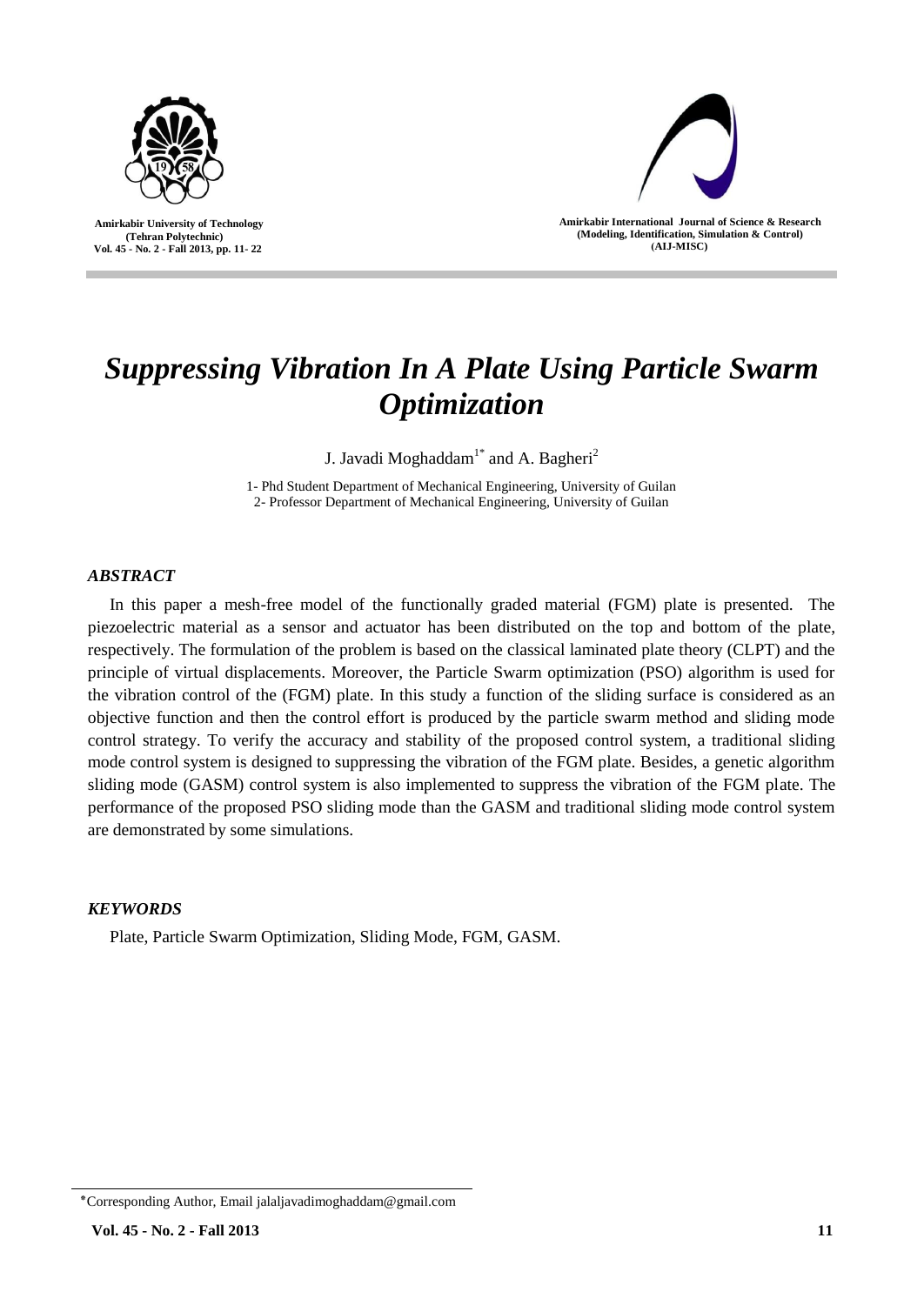#### **1. INTRODUCTION**

The area of smart materials and structures has experienced rapid growth. Numerous researches and methods have been developed to analysis the dynamic response of the FGM and the composite plates and shells. Zhao [1] developed a free vibration analysis of metal and ceramic functionally graded plates that uses the elementfree kp-Ritz method. Various numerical methods have been improved to constructing the shape function in the vibration analysis of plates and shells. The traditional numerical methods, including Ritz method, finite difference method (FDM), finite element method (FEM), etc., are applied efficiency in solving plate problems but there are still some limitations in engineering applications [2], therefore various mesh-free methods have been developed to improve the accuracy in numerical calculation of materials, including element-free Galerkin (EFG) method [3], smooth particle hydrodynamic (SPH) method [4], etc. Moreover, Liu [5] proposed the reproducing kernel particle method (RKPM), Batra et al [6] developed a modified smoothed-particle hydrodynamics (MSPH), Atluri [7] introduced meshless local Petrov-Galerkin (MLPG) method, corrective smoothed particle method (CSPM) and point interpolation methods (PIM) have been proposed by Chen [8] and Wang [9]. Bui [10] improved mesh-free methods approximation by the moving Kriging interpolation method which possesses the Kronecker's delta property.

The EFG method is a method which uses the moving least squares (MLS) approach for field approximation. In the general least-squares problem, the output of a linear model is given by the linearly parameterized expression. Although the least-squares methods for linear approximation are the most widely used techniques for fitting a set of data, occasionally it is appropriate to assume that the data are related through a system with nonlinear parameters, Therefore quadratic polynomial basis is utilized to improve approximation and to satisfy C1 continuity [11].

In the current work, the particle swarm optimization technique is employed for the vibration control of the (FGM) plate. PSO is a population-based stochastic search algorithm. When analytical approaches either do not apply or do not guarantee a global solution for nonlinear systems, stochastic search algorithms may provide a promising alternative to these traditional approaches. PSO is a relatively new stochastic optimization technique. It was first introduced by Kennedy and Eberhart [12]. The algorithm is theoretically simple and computationally efficient. It exhibits advantages for many complex engineering problems.

Newly, some methods based on particle swarm optimization have been introduced in the systems identification and the control problems. Jiang [13] proposed a chaos particle swarm optimization (CPSO) which involves combining the strengths of chaos optimization algorithm and PSO. Marinaki [14] developed a Particle Swarm Optimization vibration control mechanism for a beam with bonded piezoelectric sensors and actuators. Bachlaus [15] improved chaos particle swarm optimization (CPSO) using nonlinear programming to avoid trapping in local minima and T–S fuzzy modeling approaches for constrained predictive control.

## **2. MODEL DESCRIPTION**

A cantilevered (CFFF) FGM plate with the integrated sensors and actuators is demonstrated in Fig.1. Top and bottom layers of the laminated plate are piezoelectric actuator layer and piezoelectric sensor layer, respectively. The region between the two surfaces is made of the combined aluminum oxide and Ti-6A1-4V materials. It is common to considering that its properties are graded through the thickness direction according to a volume fraction power law distribution. The material properties can be found in literature [16, 17, 18].



**Fig. 1. The block diagram of a PSOSM control system and 2D plote of the FGM plate with distributed piezoelectric layer as an actuatore on top and a sensor on bottom.**

#### **A. Shape Functions Construction**

Consider an approximation of function  $u(x)$  that is denoted by uh and expressed in discrete form as

$$
u^h = \sum_{I=1}^{NP} \psi_I(x) \mathbf{u}_I
$$
 (1)

here  $\psi I(x)$  and uI are the shape function and coefficient associated with node I and NP is the number of nodes. A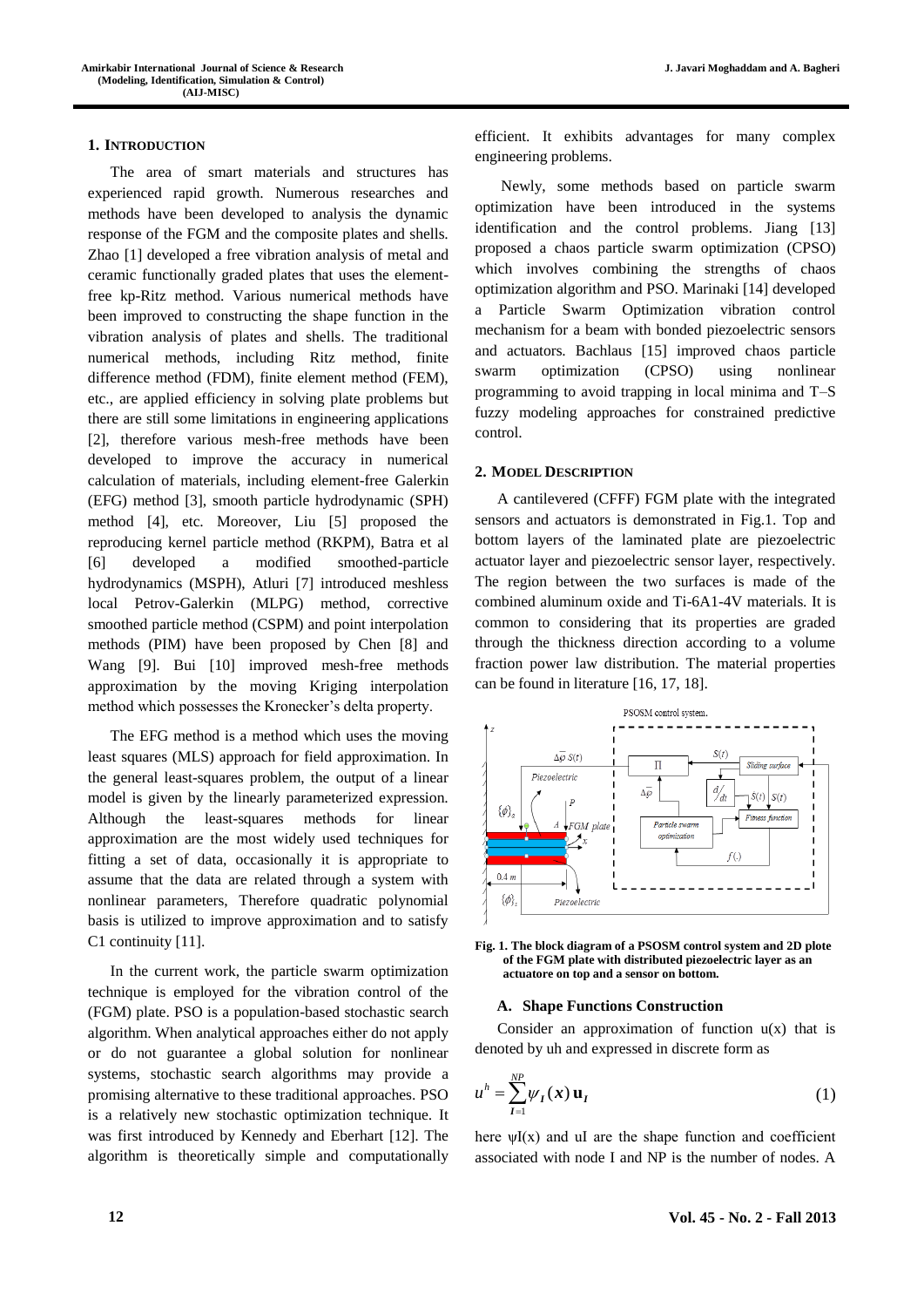two-dimensional shape function with the kernel function is given by

$$
\psi_I(x) = C(x)w(x - x_I) \tag{2}
$$

where  $C(x)$  is the correction function and is used to satisfy the reproducing condition

$$
\sum_{I=1}^{NP} \psi_I(x) x_I^m y_I^n = x^m y^n \text{ for } p+q=0,1,2. \tag{3}
$$

The correction function  $C(x)$  is described as a linear combination of the complete second-order monomial functions

$$
C(x) = \mathbf{P}^{T}(x - x_{I})\,\mathbf{b}(x) \tag{4}
$$

$$
b(x) = [b_0(x,y), b_1(x,y), b_2(x,y), b_3(x,y), b_4(x,y), b_5(x,y)]^T
$$
 (5)

$$
P^{T}(x-x_{I})=[1, x-x_{I}, y-y_{I}, (x-x_{I})(y-y_{I}), (x-x_{I})^{2}, (y-y_{I})^{2}] \qquad (6)
$$

P is a vector with a quadratic basis and is an unknown vector that to be determined. Therefore, the shape function can be obtained by the following form

$$
\psi_I(x) = \mathbf{b}^T(x)\mathbf{P}(x - x_I)w(x - x_I)
$$
\n(7)

The above equation can be written as

$$
\psi_I(x) = \mathbf{b}^T(x)\mathbf{B}_I(x - x_I)
$$
\n(8)

where

$$
\mathbf{B}_I(x - x_I) = \mathbf{P}(x - x_I)w(x - x_I)
$$
\n(9)

by substituting (8) into (3), the coefficients  $b(x)$  can be expressed by a moment matrix A and a constant vector  $P(0)$  as

$$
\mathbf{b}(\mathbf{x}) = \mathbf{A}^{-1}(\mathbf{x})\mathbf{P}(0) \tag{10}
$$

in the above equation, A and  $P(0)$  are given by

$$
\mathbf{A}(x) = \sum_{I=1}^{NP} \mathbf{P}(x - x_I) \mathbf{P}^T (x - x_I) w(x - x_I)
$$
 (11)

$$
\mathbf{P}(0) = [1, 0, 0, 0, 0, 0]^T
$$
 (12)

The tensor product weight function is expressed as

$$
w(x - x_1) = w(x)w(y)
$$
 (13)

where

$$
w(x) = w\left(\frac{x - x_1}{a}\right) \tag{14}
$$

In this study the cubic spline function is chosen as the weight function and is given by

$$
w(z_1) = \begin{cases} \frac{2}{3} - 4z_1^2 + 4z_1^3 & \text{for } 0 \le |z_1| \le \frac{1}{2} \\ \frac{4}{3} - 4z_1 + 4z_1^2 - \frac{4}{3}z_1^3 & \text{for } \frac{1}{2} < |z_1| \le 1 \\ 0 & \text{otherwise} \end{cases}
$$
(15)

$$
z_I = \frac{(x - x_I)}{d_I} \tag{16}
$$

where  $d<sub>I</sub>$  is the size of the support and can be obtained by the following form

$$
d_I = \lambda c_I \tag{17}
$$

where  $\lambda_a$  scaling is factor and define the basic support

for node *I*. The shape function can therefore be written as  

$$
\psi_I(\mathbf{x}) = \mathbf{P}^T(0)\mathbf{A}^{-1}(\mathbf{x})\mathbf{P}(\mathbf{x} - \mathbf{x}_I)w(\mathbf{x} - \mathbf{x}_I)
$$
(18)

In this paper, the transformation method is utilized to impose the essential boundary conditions.

## **B. Mathematical Model Using Classical Laminated Plate Theory (Clpt)**

In CLPT theory, the displacement field is presented by the following form:

$$
\{u\} = \begin{cases} u_1 \\ u_2 \\ u_3 \end{cases} = \begin{cases} u_0 \\ v_0 \\ w_0 \end{cases} - \begin{cases} z \frac{\partial w_0}{\partial x} \\ z \frac{\partial w_0}{\partial y} \\ 0 \end{cases} = [H]\{\overline{u}\}
$$
(19)

and

$$
\{\overline{u}\} = \left\{u_0, v_0, w_0, \frac{\partial w_0}{\partial x}, \frac{\partial w_0}{\partial y}\right\}^T
$$
 (20)

$$
[H] = \begin{bmatrix} 1 & 0 & 0 & -z & 0 \\ 0 & 1 & 0 & 0 & -z \\ 0 & 0 & 1 & 0 & 0 \end{bmatrix}
$$
 (21)

where  $\{\overline{u}\}\$ is the midplane displacement.  $u_0, v_0, w_0$  are displacements in the *x*, *y* and *z* directions, and  $\frac{\partial w_0}{\partial x}$ *x*  $\hat{o}$  $\frac{\partial w_0}{\partial x}$ ,

 $w_0$ *y*  $\partial$  $\frac{\partial w_0}{\partial y}$  are rotations of the *yz* and *xz* planes due to bending.

The strains according to the displacement fled in (19) are given by

#### **Vol. 45 - No. 2 - Fall 2013 13**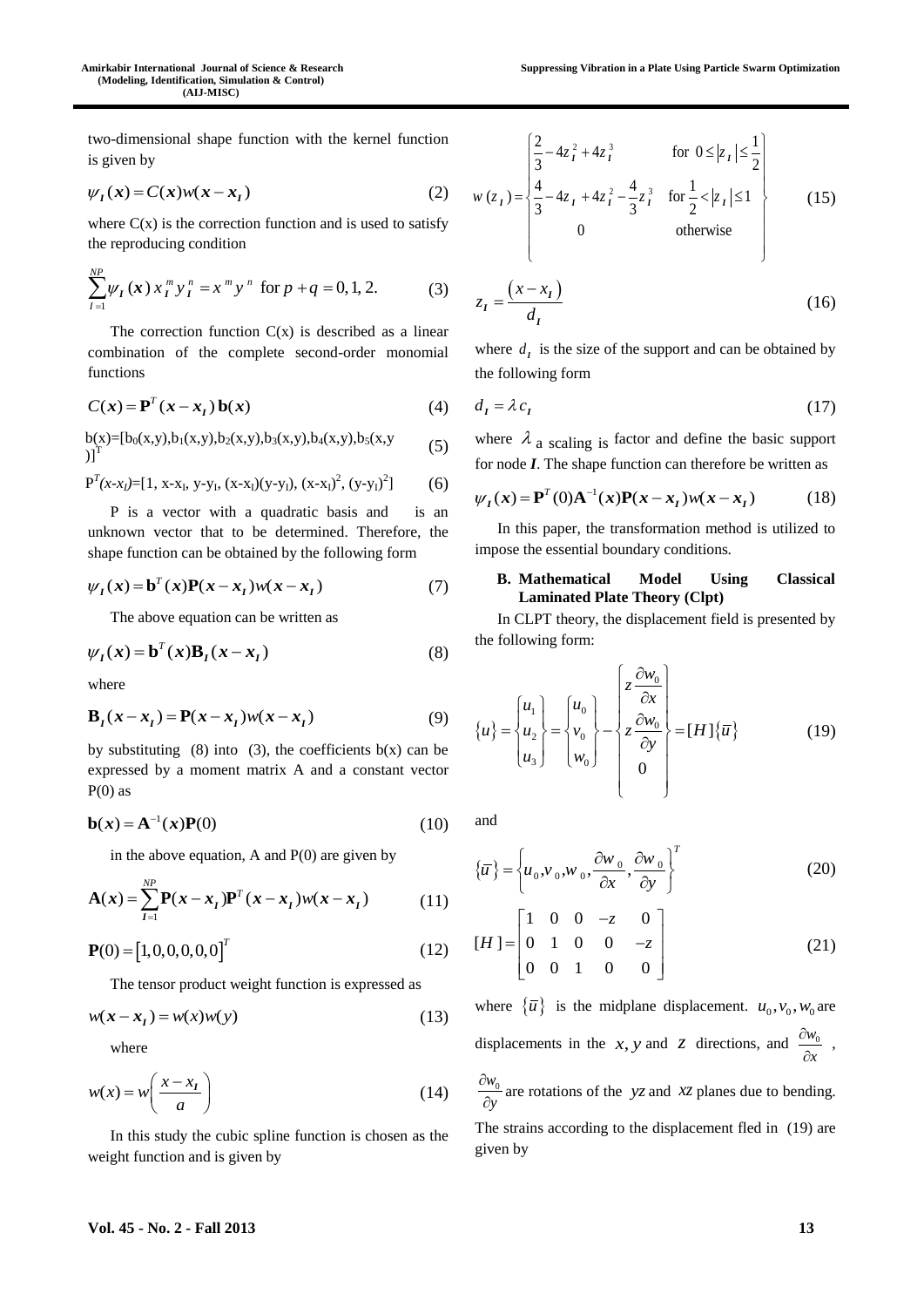$$
\begin{bmatrix} \varepsilon_1 \\ \varepsilon_2 \\ \varepsilon_3 \end{bmatrix} = \begin{bmatrix} \frac{\partial u_0}{\partial x} \\ \frac{\partial v_0}{\partial y} \\ \frac{\partial u_0}{\partial y} + \frac{\partial v_0}{\partial x} \end{bmatrix} - z \begin{bmatrix} \frac{\partial^2 w_0}{\partial x^2} \\ \frac{\partial^2 w_0}{\partial y^2} \\ \frac{\partial^2 w_0}{\partial x \partial y} \end{bmatrix}
$$
(22)

The Equations of equilibrium and electrostatics are given as follows:

$$
\sigma_{ij,j} + f_{bi} = \rho \ddot{u}_i \tag{23}
$$

$$
D_{i,i} = 0 \tag{24}
$$

In Quasi-static and plane stress formulations analysis, the constitutive relationship for the FGM lamina in the principal material coordinates of the lamina, is given as follows:

$$
\sigma_{ij} = c_{ijkl} \varepsilon_{kl} - e_{ijk} E_k \tag{25}
$$

$$
D_k = e_{ijk} \varepsilon_{ij} + k_{kl} E_l \tag{26}
$$

where  $E_i = -\phi_i$  and  $\phi$  is the electric potential,  $\sigma_{ij}$ denotes stress,  $\varepsilon_{ij}$ ,  $E_i$  and  $D_i$  are the strain, electric field and the electric displacements respectively.  $c_{ijkl}$  is the elastic coefficients,  $e_{ijk}$  and  $k_{kl}$  are accordingly, the piezoelectric stress constants and the dielectric permittivity coefficients for a constant elastic strain. The symbol  $\rho$  is the density of the plate which varies according to the following form,

$$
\rho(z) = \left(\rho_r - \rho_A\right) \left(\frac{(2z+h)}{2h}\right)^{\eta} + \rho_A \tag{27}
$$

The relationship between piezoelectric stress constants and the piezoelectric strain can be obtained by the following form

$$
e_{31} = d_{31}c_{11} + d_{32}c_{12} \tag{28}
$$

$$
e_{32} = d_{31}c_{12} + d_{32}c_{22} \tag{29}
$$

In the present paper, the effective mechanical properties definitions of the plate are assumed to vary through the thickness of the uniform plate and can be written as

$$
c_{ij}(z) = \left(c_{ij}^T - c_{ij}^A\right) \left(\frac{(2z+h)}{2h}\right)^{\eta} + c_{ij}^A \tag{30}
$$

here, simple power law distribution method is used, where  $c_{ij}^T$  and  $c_{ij}^A$  are the corresponding elastic properties of the

Ti-6A1-4V and aluminum oxide,  $\eta$  and h are the power law index and thickness of the plate, respectively.

According to the Hamilton's principle and using above equations, the variational form of the equations of motion

for the FGM plate can be written as  
\n
$$
\int_{t_0}^{t_1} \int_{v} \left( -\rho \ddot{u}_i \delta u_i - \sigma_{ij} \delta \varepsilon_{ij} + D_i \delta E_i \right) dv dt
$$
\n
$$
+ \int_{t_0}^{t_1} \int_{v} f_{bi} \delta u_i dv dt + \int_{t_0}^{t_1} f_{ci} \delta u_i dv dt
$$
\n
$$
+ \int_{t_0}^{t_1} \int_{s} \left( f_{si} \delta u_i + q \delta \phi \right) dv dt = 0
$$
\n(31)

Here *q* is the surface charge,  $t_0$  and  $t_1$  are arbitrary time interval, the symbol  $v$  and  $s$  represent the volume and surface of the solid respectively.  $f_{bi}$ ,  $f_{ci}$  and  $f_{si}$ denote the body force, concentrated load and specified traction respectively.

## **C. . Discrete Governing Equation**

In this section a mesh-free model of FGM plate as a plant is introduced. The displacements and electric potential at the element level can be defined in terms of nodal variables as follows

$$
\{u\} = [H][N_u][u^e]
$$
 (32)

$$
\{\phi\} = [N_{\phi}]\{\phi^e\}
$$
 (33)

where  $[N_u]$  and  $[N_\phi]$  are the shape functions, which are combined of linear interpolation functions and nonconforming Hermite cubic interpolation functions that can be found in literature [4, 6] are the EFG shape function matrices.  $\{u^e\}$  is the generalized nodal displacements and  $\{\phi^e\}$  is the nodal electric potentials.

The infinitesimal engineering strains that are associated with the displacements are given by

$$
\{\varepsilon\} = [B_u] \{u^e\} \tag{34}
$$

where the strain matrix  $[B_{ui}] = [A_{ui}] - z[C_{ui}]$  and  $[B_{u}] = [(B_{u}] | [B_{u2}] | [B_{u3}] | [B_{u4}]] = [A_{u}] - z[C_{u}]$  for  $i = 1, 2, 3$  and 4.

 $[A_{ui}]$  and  $[C_{ui}]$  are deravative matrixes of linear and non-conforming Hermite cubic interpolation functions, respectively [19].

The electric field vector  ${E}$  can be expressed in terms of nodal variables as

$$
\{E\} = -\nabla \phi = -[B_{\phi}]\{\phi^e\}
$$
\n(35)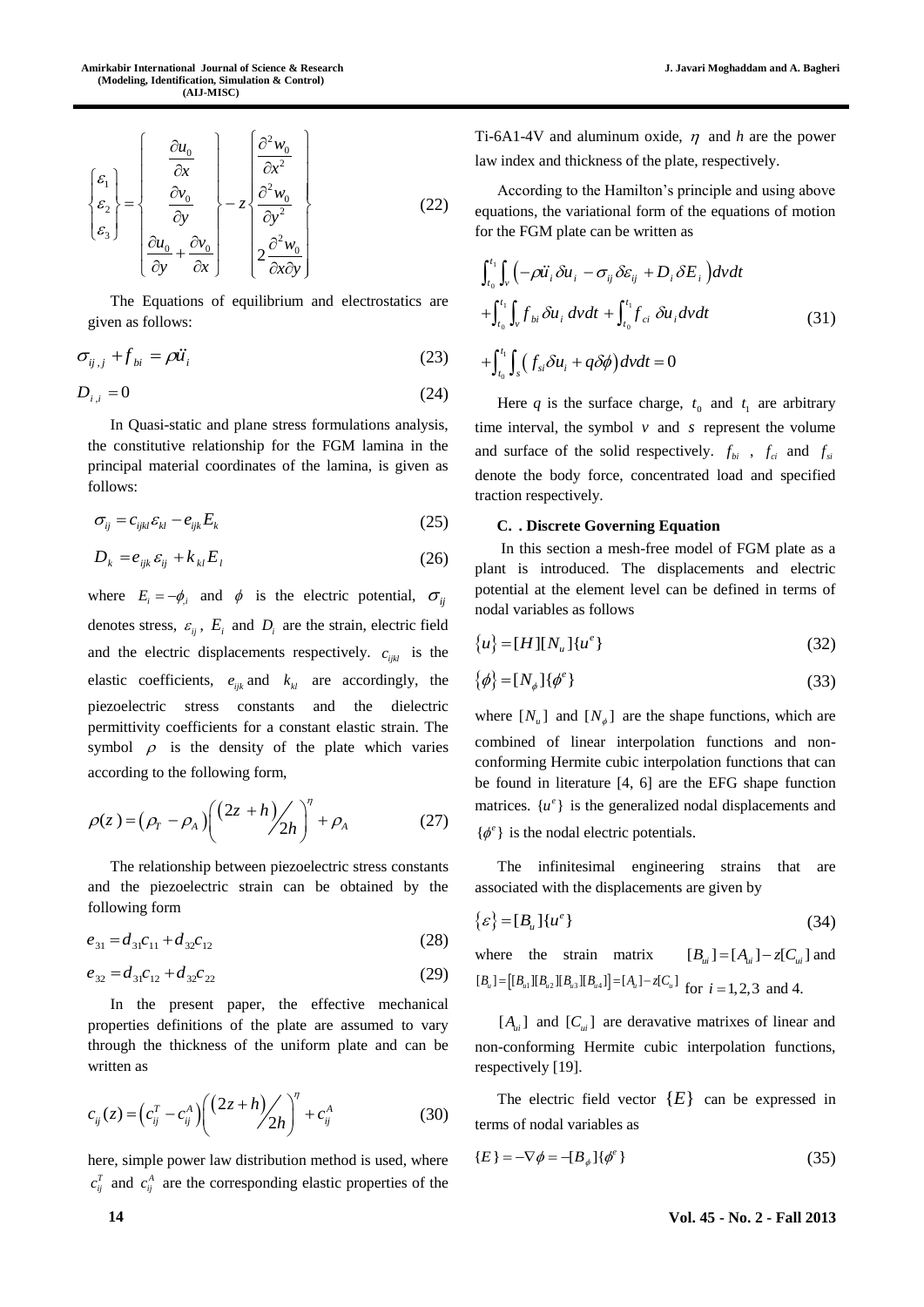where  $[B_{\phi}] = \nabla[N_{\phi}]$ . Substituting (25), (26), (32), (34) and (35) into (31), and assembling the element equations yields

$$
[M_{uu}]\{\ddot{u}\} + [K_{uu}]\{u\} + [K_{u\phi}]\{\phi\} = \{F_m\}
$$
 (36)

$$
[K_{\phi_l}]\{u\} - [K_{\phi\phi}]\{\phi\} = \{F_q\}
$$
\n(37)

Substituting (37) into (36), one can obtain

[
$$
M_{uu}
$$
] $\{ii\}$  + ([ $K_{uu}$ ] + [ $K_{u\phi}$ ][ $K_{\phi\phi}$ ]<sup>-1</sup>[ $K_{\phi u}$ ]) $\{u\}$  =  
{ $F_m$ } + [ $K_{u\phi}$ ][ $K_{\phi\phi}$ ]<sup>-1</sup>{ $F_q$ } (38)

where  ${F_q}$  for the sensor and actuator layer can be written as

$$
\{F_q\} = \begin{cases} \{F_q\}_s \\ \{F_q\}_a \end{cases} = \begin{bmatrix} [K_{\phi\iota}]_s & 0 \\ 0 & [K_{\phi\iota}]_a \end{bmatrix} \begin{bmatrix} \{u\}_s \\ \{u\}_a \end{bmatrix}
$$

$$
- \begin{bmatrix} [K_{\phi\phi}]_s & 0 \\ 0 & [K_{\phi\iota}]_a \end{bmatrix} \begin{bmatrix} \{\phi\}_s \\ \{\phi\}_a \end{bmatrix}
$$
(39)

here, the subscript's denotes the sensors and subscript 'a represent the actuator.

For the sensor layer, the applied charge  $\{F_q\}$  is zero and the converse piezoelectric effect is assumed negligible. Using (37), the sensor output is

$$
\{\phi\}_s = [K_{\phi\phi}]_s^{-1} [K_{\phi\mu}]_s \{u\}_s \tag{40}
$$

and the sensor charge due to deformation from (37) is

$$
\{F_q\}_s = [K_{\phi\iota}]_s \{\iota\iota\}_s \tag{41}
$$

For the actuator layer, from (37),  $\{F_q\}_a$  can be written by the following form

$$
\{F_q\}_a = [K_{\phi a}]_a \{u\}_a - [K_{\phi\phi}]_a \{\phi\}_a \tag{42}
$$

As mentioned above and substituting (41) and (42) into (39), one can obtain

$$
\{F_q\} = [K_{\phi u}] \{u\} - [K_{\phi\phi}]_a \{\phi\}_a \tag{43}
$$

substituting (43) into (38) and some mathematics operations one can obtain

$$
[M_{uu}]\{\ddot{u}\} + [C_s]\{\dot{u}\} + [K_{uu}]\{u\} =
$$
  

$$
\{F_m\} - [K_{u\phi}]_a\{\phi\}_a
$$
 (44)

where  $[C_s] = a[M_{uu}] + b[K_{uu}]$  is the damping matrix, a and *b* are Rayleigh's coefficients.

# **3. CONTROL SYSTEM**

### **A. . Sliding Mode Control System**

In this section, the main problem is suppressing the vibrations and steering all states (mode shape) to equilibrium point. Therefore, a traditional sliding mode (TSM) control system is designed and fabricated to suppress the vibrations of a FGM plate. To achieve the control objective, the sliding surface can be expressed as:

$$
S(t) = \left(\frac{d}{dt} + \lambda\right)^2 \int_0^t {\{\phi\}}_s(\tau) d\tau
$$
 (45)

where  $\lambda$  is a positive constant. Note that, since the function  $S(t) = 0$  when  $t = 0$ , there is no reaching phase as in the traditional sliding-mode control [20, 21]. Differentiating  $S(t)$  with respect to time and using (40), one can obtain:

$$
\dot{S} = \left\{ \ddot{\phi} \right\}_{s}(t) + 2\lambda \left\{ \dot{\phi} \right\}_{s}(t) + \lambda^2 \left\{ \phi \right\}_{s}(t)
$$
\n(46)

$$
\dot{S} = \left[K_{\phi\phi}\right]_s^{-1} \left[K_{\phi u}\right]_s \left\{i\right\} + 2\lambda \left\{\dot{\phi}\right\}_s + \lambda^2 \left\{\phi\right\}_s \tag{47}
$$

here,  $\{\ddot{u}\}\$ can be expressed as:

$$
\{\ddot{u}\} = [M_{uu}]^{-1} (\{F_m\} - [K_{u\phi}]_a {\phi\}_a - [C_s]{\dot{u}} \tag{48}
$$

$$
-[K_{uu}] {\langle u \rangle})
$$

substituting (47) in (46) one can obtain:

$$
\dot{S} = \left[K_{\phi\phi}\right]_s^{-1} \left[K_{\phi u}\right]_s \left[M_{uu}\right]^{-1}
$$
\n
$$
\times \left(\left\{F_m\right\} - \left[K_{u\phi}\right]_a \left\{\phi\right\}_a - \left[C_s\right] \left\{\dot{u}\right\} - \left[K_{uu}\right] \left\{u\right\}\right) \tag{49}
$$
\n
$$
+ 2\lambda \left\{\dot{\phi}\right\}_s + \lambda^2 \left\{\phi\right\}_s
$$

In this step, a control law  $\{\phi\}_a$  is designed so that the state to be remained on the surface  $S(t)=0$  for all times. Therefore, an equivalent control law  $\{\phi\}_{\text{aeg}}$ , which will determine the dynamic of the system on the sliding surface can be designed by recognizing:

$$
\dot{S} \big|_{\{\phi\}_a = \{\phi\}_{aq}} = 0 \tag{50}
$$

Substituting (50) into (49) and rearranging, the TSM control law is presented as:

$$
\{\phi\}_{aeq} = -\left(\left[K_{\phi\phi}\right]_{s}^{-1}\left[K_{\phi u}\right]_{s}\left[M_{uu}\right]^{-1}\left[K_{u\phi}\right]_{a}\right)^{-1}
$$
  
× $\left[K_{\phi\phi}\right]_{s}^{-1}\left[K_{\phi u}\right]_{s}\left[M_{uu}\right]^{-1}\left(\left\{F_{m}\right\}-\left[C_{s}\right]\left\{u\right\}-\left[K_{uu}\right]\left\{u\right\}\right)$  (51)  
+2 $\lambda\left\{\phi\right\}_{s} + \lambda^{2}\left\{\phi\right\}_{s} + U_{s}$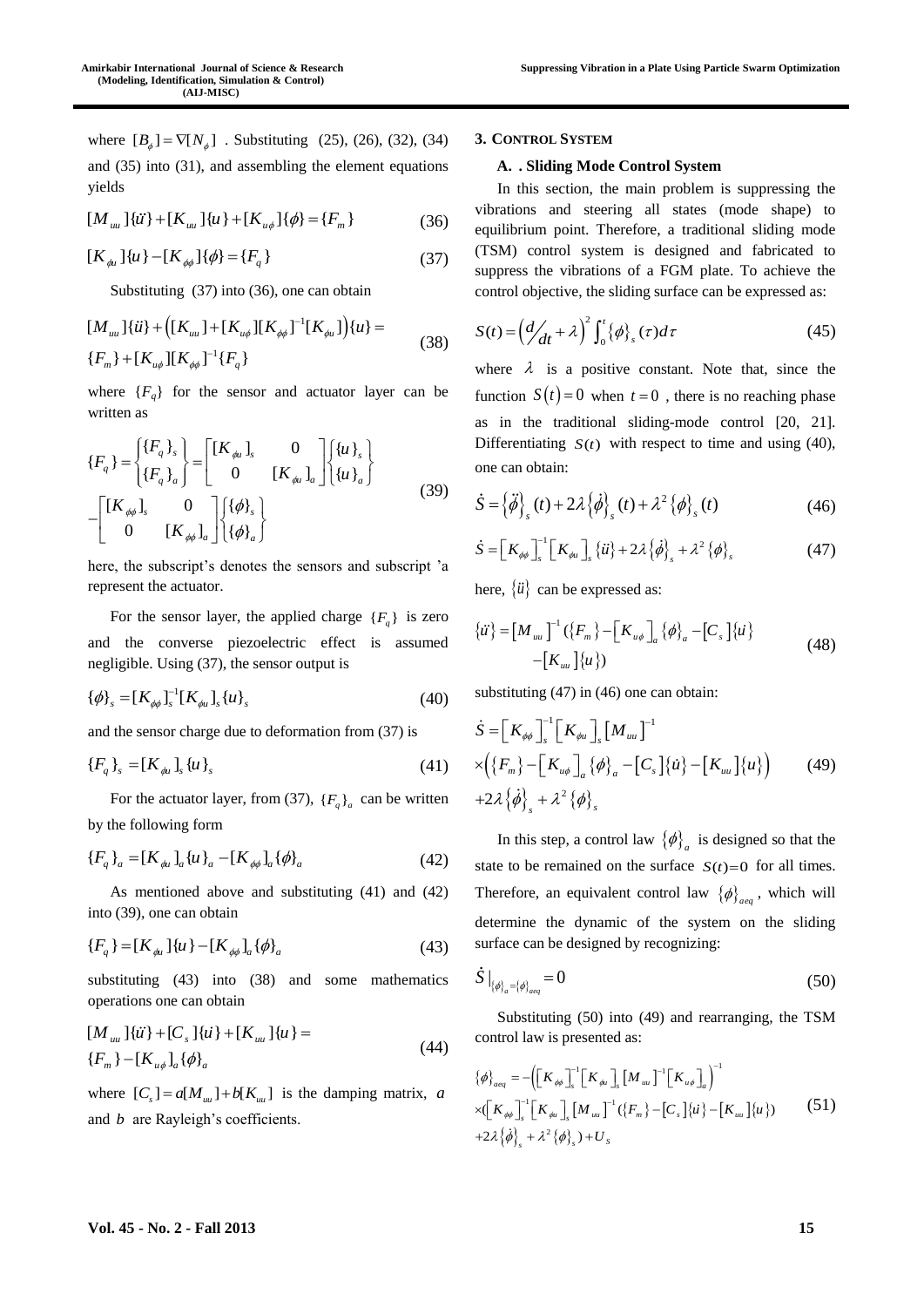where  $U_s = -\mu \operatorname{sign}(S)$  is the robust term and  $\mu$  is a positive constant. Thus, given  $\dot{S}(t) = 0$ , the dynamics of the system on the sliding surface for  $t > 0$  is given by:

$$
\left\{\ddot{\phi}\right\}_s(t) + 2\lambda \left\{\dot{\phi}\right\}_s(t) + \lambda^2 \left\{\phi\right\}_s(t) = 0
$$
 (52)

The parameters of the dynamic system might be perturbed or unknown and the equivalent control law is sensitive to the unmolded dynamic and the external disturbances. Therefore, the stability of the controlled system may be destroyed.:

## **B. Particle Swarm Optimization Sliding Mode Control System (Psosm)**

In PSO, each potential solution in an optimization problem can be visualized as a point in a D-dimensional search space and defined as a ''particle'' of the PSO. Every particle has a fitness value determined by an objective function and knows its own current best position (recorded as pbest) and current position.

In addition, every particle also knows the global best position, best, of the whole group. Every particle uses the following information to change its current location: current location, current speed, distance between the current location and its own best location and distance between the current and global best locations. The PSO search is achieved by the iteration of particle swarm, which is formed by a group of random initialized particles. The population is called the swarm and its individuals are called the particles. The swarm is defined as a set:

$$
SW = \{x_1, x_2, \dots, x_N\}
$$
\n(53)

of *N* particles, defined as

$$
x_i = (x_{i1}, x_{i2},..., x_{in})^T
$$
,  $i = 1, 2,..., N$ . (54)

In the proposed control system, each population is considered as a control gain. Therefore, by rewriting equations (53) and (54) one can obtain

$$
SW = \left\{ \Delta \overline{\wp}_1, \Delta \overline{\wp}_2, ..., \Delta \overline{\wp}_N \right\}
$$
 (55)

$$
\Delta \overline{\wp}_i = \left(\Delta \overline{\wp}_{i1}, \Delta \overline{\wp}_{i2}, ..., \Delta \overline{\wp}_{in}\right)^T, \ni = 1, 2, ..., N.
$$
\n(56)

The objective function,  $f(S(t))$ , is assumed to be available for all points and is expressed as:

$$
f(S(t)) = -\exp\left[-\xi(S^2 + \dot{S}^2)\right]
$$
 (57)

here  $\xi$  is a small positive constant parameter  $(\xi \ll 1)$ and  $S$  is the sliding surface defined in  $(45)$ . The block diagram of the proposed PSOSM control system is depicted in Fig.1. This is possible by adjusting their position using a proper position shift, called velocity, and

$$
v_i = (v_{i1}, v_{i2}, ..., v_{in})^T
$$
,  $i = 1, 2, ..., N$ . (58)

Velocity is updated based on information obtained in previous steps of the algorithm. This is implemented in terms of a memory, where each particle can store the best position it has ever visited during its search. For this purpose, besides the swarm, *SW*, which contains the current positions of the particles, PSO maintains also a memory set:

$$
\boldsymbol{P} = \{p_1, p_2, ..., p_N\} \tag{59}
$$

which contains the best positions?

denoted as:

$$
p_i = (p_{i1}, p_{i2}, ..., p_{in})^T, \quad i = 1, 2, ..., N.
$$
 (60)

$$
p_i(t) = \arg\min_t f_i(.)
$$
\n(61)

where t stands for the iteration counter and  $f(.)$  is the objective function. The algorithm approximates the global minimizer with the best position ever visited by all particles. Therefore, it is a reasonable choice to share this crucial information. Let g be the index of the best position with the lowest function value in **P** at a given iteration t, the speed and position of the particle are updated based on the following formulations:

$$
v_{ij}^{t+1} = \Gamma(v_{ij}^t + k_1 R_1 (p_{ij}^t - \Delta \overline{\wp}_{ij}^t) + k_2 R_2 (p_{sj}^t - \Delta \overline{\wp}_{ij}^t))
$$
\n(62)

$$
\Delta \overline{\wp}_{ij}^{t+1} = \Delta \overline{\wp}_{ij}^t + v_{ij}^{t+1}
$$
 (63)

where

$$
\Gamma = \frac{2}{|2 - \chi - \sqrt{\chi^2 - 4\chi}|},
$$
  
\n
$$
\chi = \chi_1 + \chi_2, \quad \chi > 4.
$$
\n(64)

 $k_1$  and  $k_2$  are learning factors and are all positive constant numbers and the values of  $R_1$  and  $R_2$  are randomly distributed in [0, 1]. Now, the proposed control law is presented by the following form:

$$
\{\phi\}_a = \Delta \overline{\wp} f_{SL}(S) \tag{65}
$$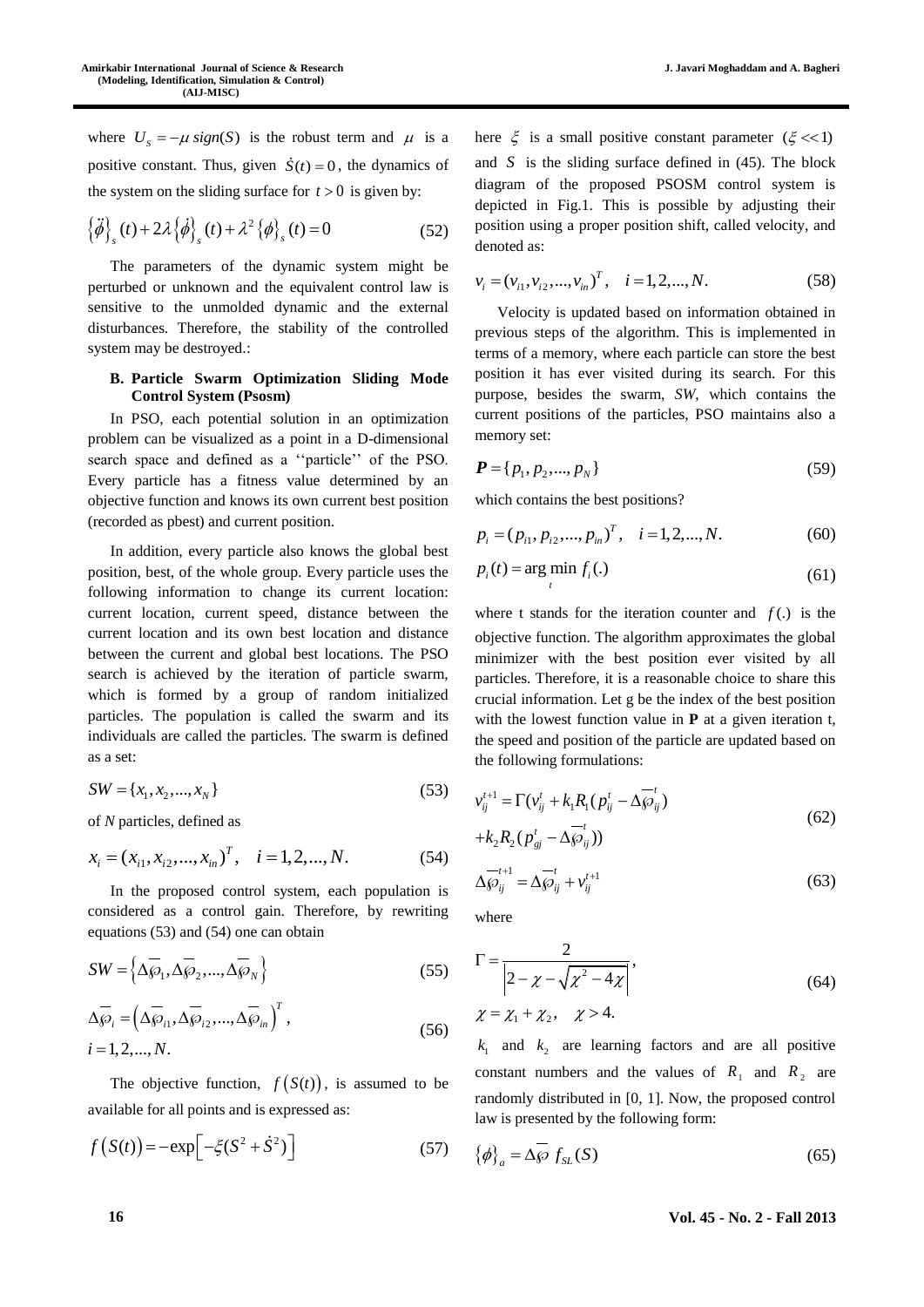where  $f_{SL}(S)$  is a soft limit function to find the smooth control action and reduce chattering phenomena.  $f_{SL}(S)$ can be obtained as

$$
f_{SL}(S) = \frac{S(t)^2}{1 + S(t)^2} \tanh(S(t))
$$
\n(66)

The chattering phenomenon is a particular problem in the control algorithms. The chattering problem can result in degenerate control accuracy and destroy the stability of system.

## **4. SIMULATION RESULTS**

The present work is tried to show the performance of the proposed control system which is designed and fabricated to FGM plate to suppuration vibrations and reduction external disturbances.

G-1195N piezoelectric films bond both the top and bottom surfaces of the FGM plate as shown in Fig.1. The plate is square with both length and width set at 0.4 m. It is of thickness 5 mm, and each G-1195N piezoelectric layer is of thickness 0.1 mm. The material properties of piezoelectric and FGM materials are listed in table (1). The cantilevered (CFFF) plate is considered as the boundary condition. In this paper, a regular nodal distribution is chosen for the convergence studies. To simplify the vibration analysis, modal superposition algorithm is used, considering the first six modes in modal space. An initial modal damping for each of the modes is assumed to be 0.8%.

A unit of force P is imposed at point A of the FGM plate (Fig.1) in the vertical direction and is subsequently removed to generate motion from the initial displacement. The power law exponent for FGM plate is selected as .

In the design of proposed control systems, the effect of external disturbance are modeled as

$$
\Delta Dis = Am \left[ \overline{K}_{uu} \right] \times
$$
  
\n
$$
\left[ \sin(\omega_a) \cos(\omega_a) \sin(\omega_a) \cos(\omega_a) \sin(\omega_a) \cos(\omega_a) \right]^T
$$
 (67)

where  $Am = 10^{-5}$  is the amplitude of disturbance,  $\overline{K}_{uu}$ is the normalized matrix of  $[K_{uu}]$ , and  $\omega_d = 200$  is the frequency of disturbance, Therefore (44) in the disturbance condition can be rewritten as

$$
\begin{aligned} [\bar{M}_{uu}]\{\ddot{u}\} + [\bar{C}_s]\{\dot{u}\} + [\bar{K}_{uu}]\{u\} &= \\ \{F_m\} - [\bar{K}_{u\phi}]_a \{\phi\}_a + \Delta Dis \end{aligned} \tag{68}
$$

here  $[\bar{M}_{uu}]$ ,  $[\bar{C}_s]$  and  $[\bar{K}_{u\phi}]_a$  are the normalized matrices of  $[M_{uu}]$ ,  $[C_s]$  and  $[K_{u\phi}]_a$ .

The simulation results are demonstrated in Figs. 2- 7. The effectiveness of the TSM and the PSOSM control system are depicted in Fig.2-3. The control parameter  $\lambda$ is selected 53 and 2 for the process control with TSM and PSOSM control system, respectively. Figs.2-3 demonstrate that the settling times for the sensor output  $\{\phi\}_s$  are nearly 0.18 and 0.10 second due to the TSM and the PSOSM control system, respectively. Also, in the control process, the actuator input  $\{\phi\}_a$  which is produced by the PSOSM control system is less than the TSM control law.

The simulation results in disturbance conditions are depicted in Fig.4-5. The harmonic response of the sensor output  $\{\phi\}_s$  due to the TSM control system is bounded as  $[-0.02, 0.02]$ . Fig.5 shows that, the variety of the sensor output  $\{\phi\}_s$ , due to the PSOSM control system is in interval  $[-0.005, 0.005]$ . Also, due to the proposed control law, a smooth control effort is produced to reduce the effect of disturbance conditions in the plant.

The ability of suppressing vibration in the FGM plate due to the TSM and the PSOSM control system under the random noise are depicted in Figs.6-7.

The Particle Swarm Optimization (PSO) and Genetic Algorithm (GA) are two popular methods for their advantages such as gradient-free and ability to find global optima. Genetic algorithm (GA) is a kind of method to simulate the natural evolvement process to search the optimal solution, and the algorithm can be evolved by four operations including coding, selecting, crossing and variation. The particle swarm optimization (PSO) is a kind of optimization tool based on iteration, and the particle has not only global searching ability, but also memory ability, and it can be convergent directionally. Fig.8 shows the response of the GASM control system. The simulation results show a small chattering at the beginning of the vibration in Fig.8. Therefore, the PSOSM control system which is depicted in Fig.3 is performance than the GASM control system. The response of the PSO algorithm as a fast converging optimization algorithm is much better than the GASM control system which is based on the traditional genetic algorithm optimization . The results show that PSO has advantages over GA on those aspects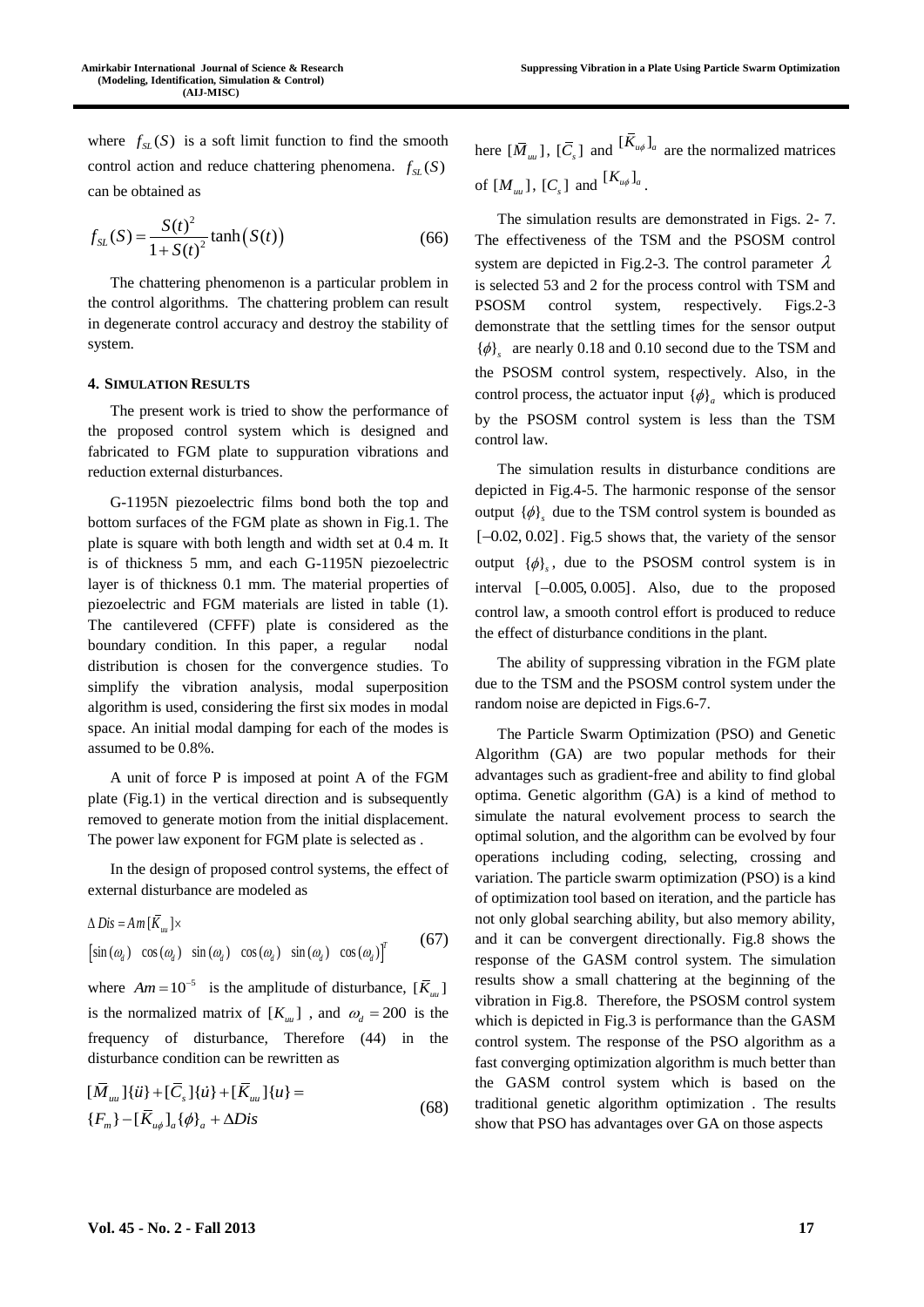

**Fig. 2. Simulation result of piezoelectric sensor and actuatore due to TSM control system.**



**Fig. 3. Simulation result of piezoelectric sensor and actuatore due to PSOSM control system.**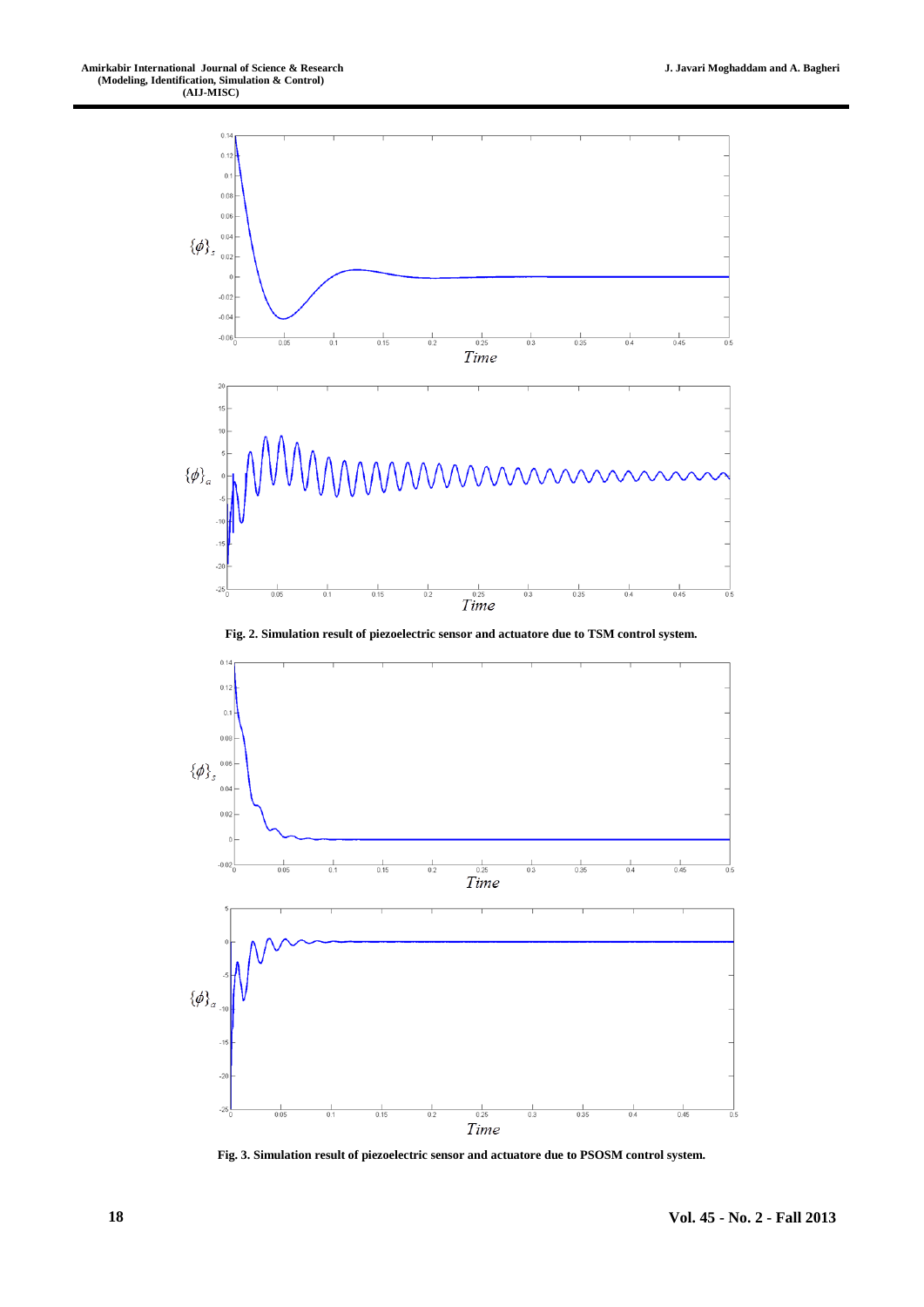

**Fig. 4. Simulation result of piezoelectric sensor and actuatore due to TSM control system in disturbance conditions.**



**Fig. 5. Simulation result of piezoelectric sensor and actuatore due to PSOSM control system in disturbance conditions.**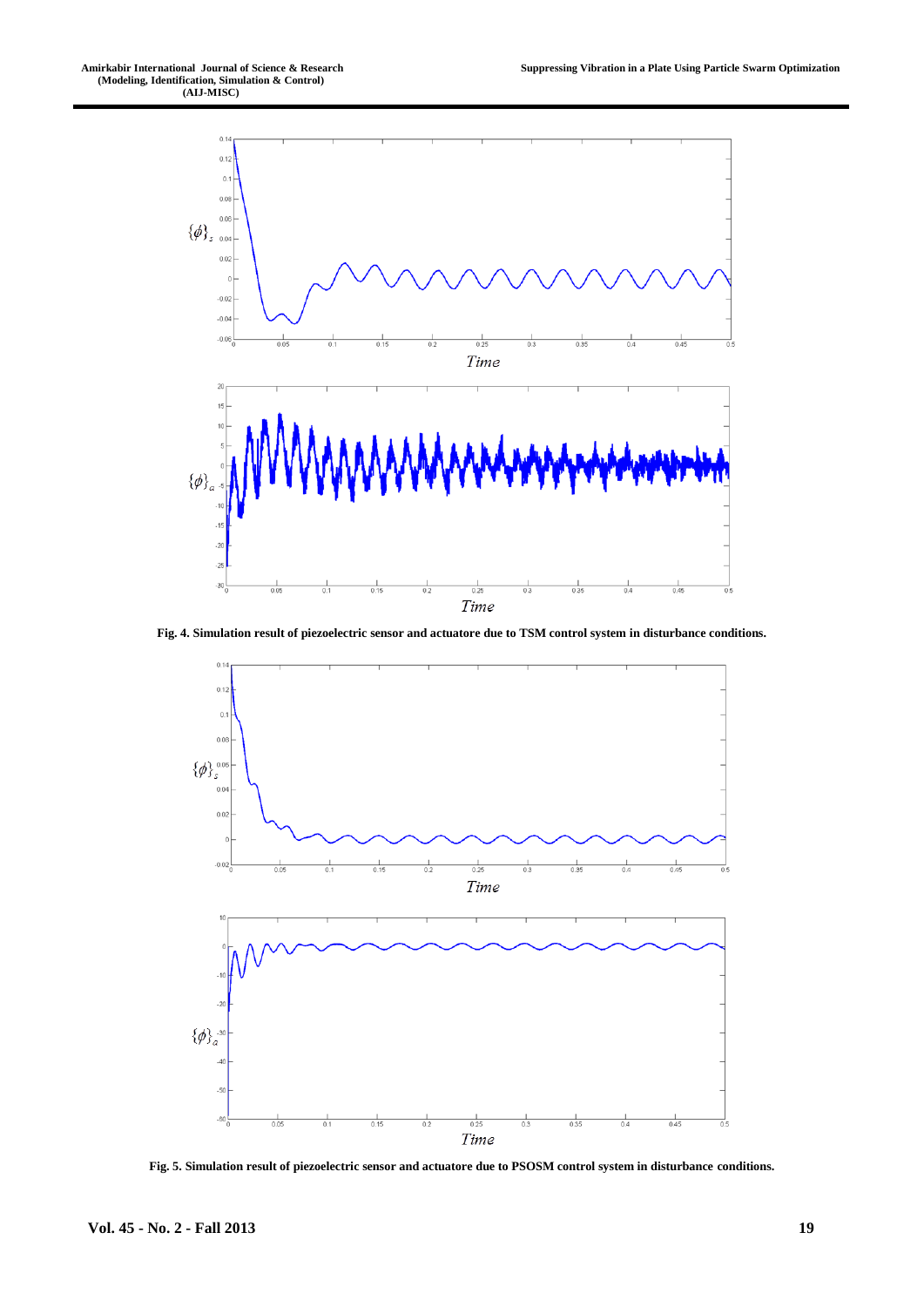

**Fig. 6. Simulation result of piezoelectric sensor and actuatore due to TSM control system under the random noise**



**Fig. 7. Simulation result of piezoelectric sensor and actuatore due to PSOSM control system under the random noise.**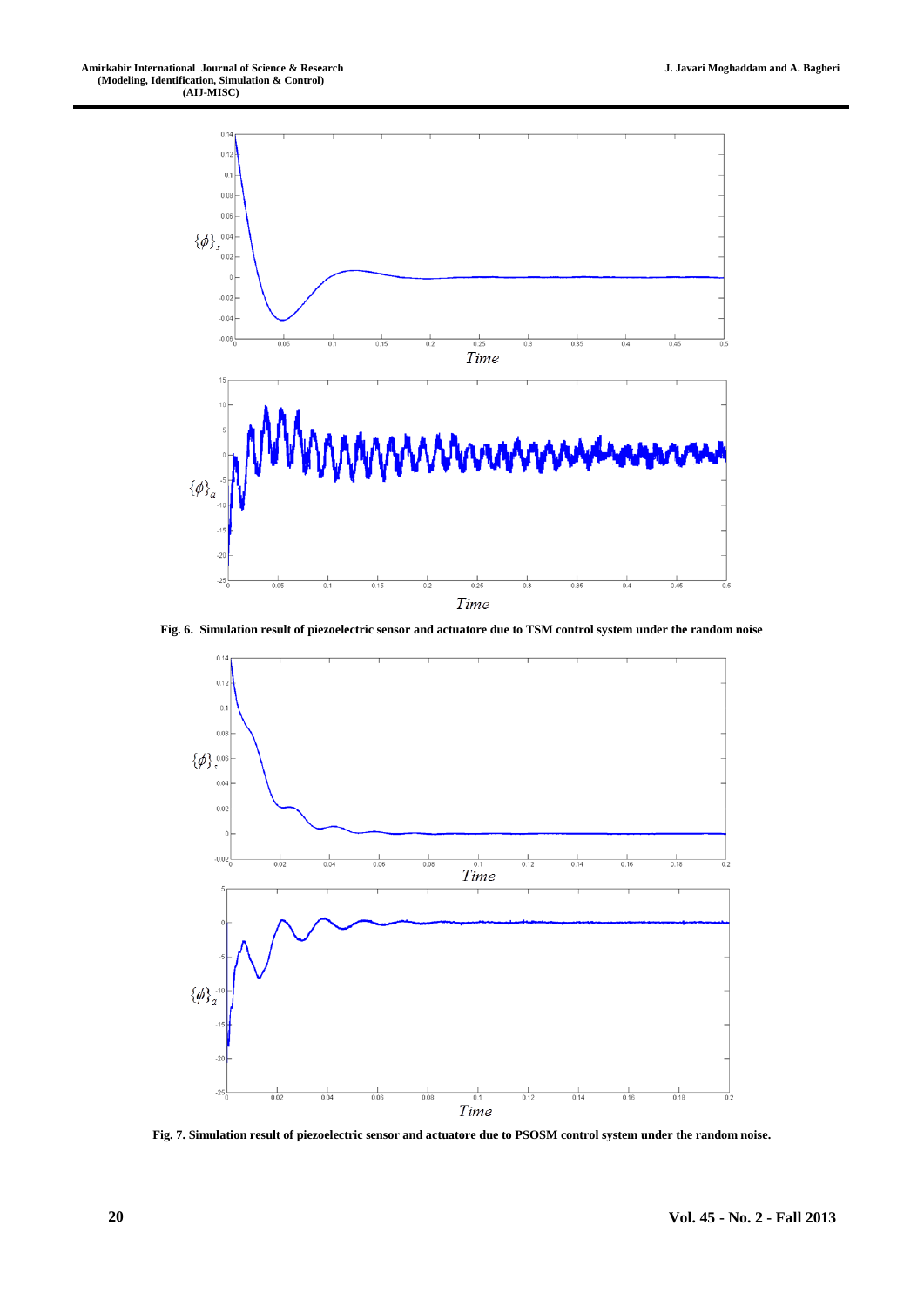

**Fig. 8. Simulation result of piezoelectric sensor and actuatore due to GASM control system.**

| <b>Material Properties</b>                 | Aluminum oxide        | <b>Ti-6Al-4V</b>      | $G-1195N$           |
|--------------------------------------------|-----------------------|-----------------------|---------------------|
| Elastic modulus E (Pa)                     | $3.2024\times10^{11}$ | $1.0570\times10^{11}$ | $63\times10^{9}$    |
| Poisson's ratio $U$                        | 0.2600                | 0.2981                | 0.3                 |
| Density $\rho \left(\frac{kg}{m^3}\right)$ | 3750                  | 4429                  | 7600                |
| $d31\left(\frac{m}{V}\right)$              |                       |                       | $254\times10^{-12}$ |
| $d32 \left(\frac{m}{V}\right)$             |                       |                       | $254\times10^{-12}$ |
| $k_{33} (F/m)$                             |                       |                       | $15 \times 10^{-9}$ |

**TABLE 1.** PROPERTIES OF THE FGM COMPONENTS

and is preferred over GA when time is a limiting factor. Moreover, the fast converging and the smooth control action show that the PSOSM control system is much superior in the suppressing vibration of the FGM plate.

#### **5. CONCLUSIONS**

A general controllable mesh-free model of the FGM plate has been introduced in this paper.

A traditional sliding mode control system has been designed and fabricated to suppress the vibrations for a FGM plate in the normal, disturbed and noisy conditions. The PSOSM control system as the intelligent control approached has been successfully designed and effectively used to reject the random noise, reduce the disturbance and finally, eliminate vibrations of the FGM plate. No constrained condition of the controlled plant is used in the design process for the proposed controller. The proposed controller can be applied in another engineering applications.

#### **REFERENCES**

- [1] Zhao X., Lee Y. Y. and Liew K. M., ''Free vibrationan alysis of functionally graded plates using the element-free kp-Ritz method,'' Journal of Sound and Vibration, vol. 319, pp. 918– 939, 2009.
- [2] Liu G. R., Zhao X., Dai K. Y., Zhong Z. H., Li G. Y. and Han X. ''Static and free vibration analysis of laminated composite plates using the